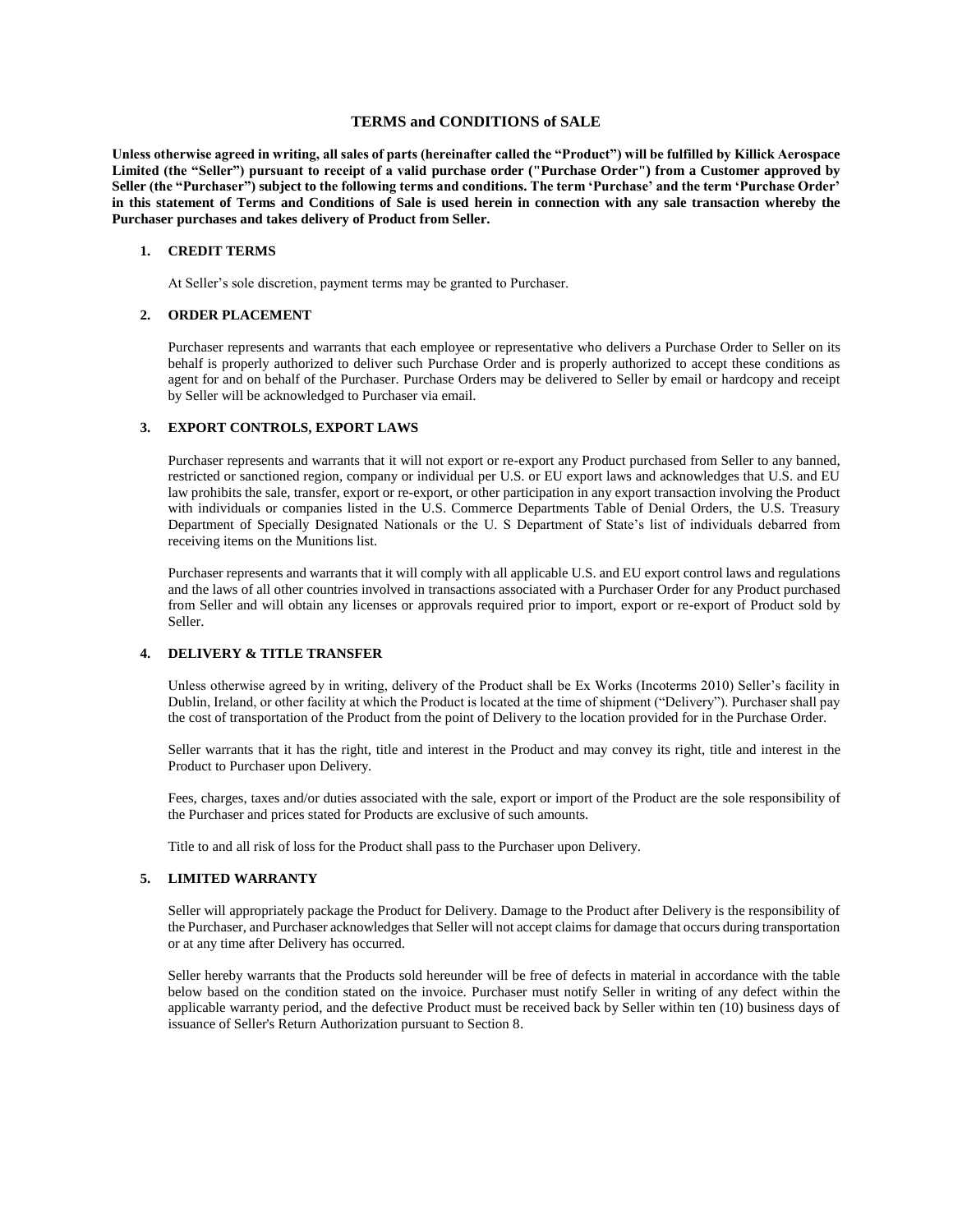| <b>CONDITION</b> | <b>WARRANTY INFORMATION</b>                                                                                                                       |
|------------------|---------------------------------------------------------------------------------------------------------------------------------------------------|
| New              | Engine, Mechanical & Electrical Components:<br>Remaining OEM Warranty as available                                                                |
|                  | <b>Engine, Mechanical &amp; Electrical Components:</b><br>New Surplus 12 months from the date of invoice unless<br>otherwise specified by seller. |
| Overhauled       | Engine, Mechanical & Electrical Components:<br>12 months from the date of invoice unless<br>otherwise specified by seller.                        |
| Serviceable      | Engine, Mechanical & Electrical Components:<br>6 months from the date of invoice unless<br>otherwise specified by seller.                         |
| Repaired         | Engine, Mechanical & Electrical Components:<br>6 months from the date of invoice unless<br>otherwise specified by seller.                         |

Seller's obligation and Purchaser's sole remedy under this warranty is limited, at Seller's election, to repair or replacement, or credit for any defective Product. All Products repaired or replaced are warranted only for the unexpired portion of the original warranty period. Seller will not be liable under this warranty for: (1) maintenance, repair, installation, handling, packaging, transportation, storage, operation or use of Products which is improper or otherwise not in compliance with Seller's or Product manufacturer's instructions or specifications; (2) Product alteration, modification or repair by anyone other than Seller or those specifically authorized by Seller; (3) accident, contamination, foreign object damage, abuse, neglect, improper operation or negligence after Product shipment to Purchaser; (4) damage caused by failure of a Seller-supplied Product not under warranty or by any other hardware or software not supplied by Seller; (5) Products normally consumed in operation or which have a normal life inherently shorter than the foregoing warranty period including, but not limited to, consumables (e.g. flashtubes, lamps, batteries); or (6) normal wear and tear and the need for regular overhaul and periodic maintenance.

THE FOREGOING LIMITED WARRANTIES SET OUT ABOVE AND THE OBLIGATIONS OF SELLER THEREUNDER, ARE EXPRESSLY IN LIEU OF, AND PURCHASER HEREBY WAIVES AND RELEASES SELLER FROM, ANY AND ALL OTHER WARRANTIES, AGREEMENTS, INDEMNITIES, GUARANTEES, CONDITIONS, OBLIGATIONS, REMEDIES OR LIABILITIES, EXPRESS OR IMPLIED, ARISING BY LAW OR OTHERWISE, INCLUDING WITHOUT LIMITATION ANY WARRANTY OF MERCHANTABILITY OR FITNESS FOR A PARTICULAR PURPOSE. NO AGREEMENT OR UNDERSTANDING VARYING, ALTERING OR EXTENDING SELLER'S LIABILITY HEREUNDER WILL BE BINDING ON SELLER UNLESS IN WRITING AND SIGNED BY SELLER'S DULY AUTHORIZED REPRESENTATIVE, ALL OF WHICH ARE HEREBY EXPRESSLY DISCLAIMED. **THE FOREGOING WARRANTIES DO NOT APPLY TO ENGINES, AUXILIARY POWER UNITS, LANDING GEAR NEW SURPLUS AND/OR AS-REMOVED PARTS** AND THE SAME ARE DELIVERED AND SOLD TO PURCHASER SUBJECT TO EACH DISCLAIMER SET FORTH IN SECTION 9 OF THESE TERMS AND CONDITIONS OF SALE. IN NO EVENT SHALL SELLER'S LIABILITY UNDER ANY WARRANTY EXCEED THE PRICE (EXCLUSIVE OF TAXES AND OTHER CHARGES) OF THE PRODUCT SOLD TO PURCHASER.

## **6. INVOICING & PAYMENT**

All invoices from Seller will be issued and payable in United States Dollars (USD\$)

Immediately upon Delivery, Seller shall submit an invoice to Purchaser evidencing sale of the Product and title transfer to Purchaser.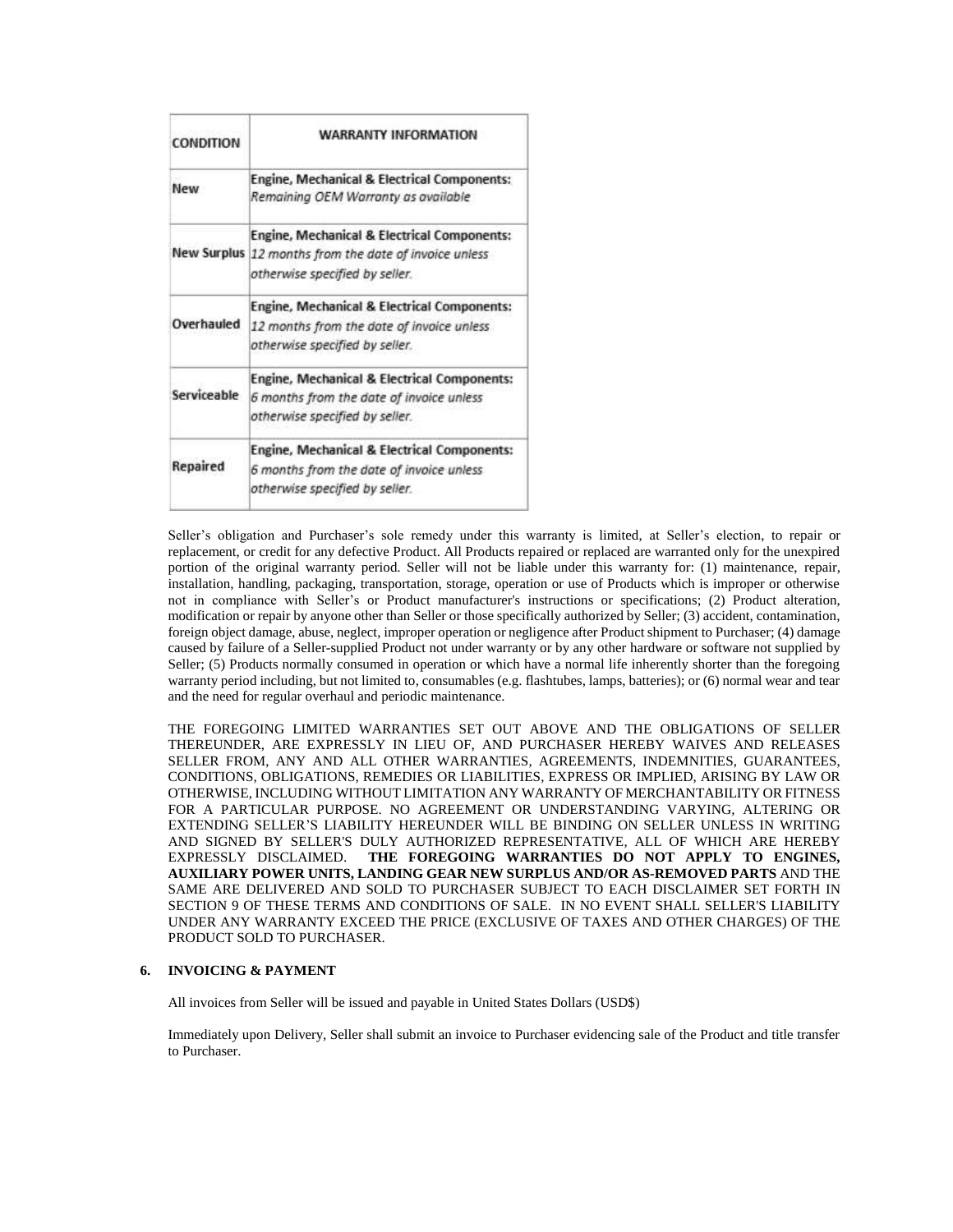Purchaser shall pay the invoice amount to Seller on or prior to the invoice due date and shall make payment via wire transfer. Seller may withhold Delivery of any Product pending receipt from Purchaser of payment of such invoice amount in full.

Purchaser acknowledges and agrees that Seller, in its sole discretion, may charge interest at the maximum rate permitted by law or 1.5% per month, whichever is lower, on all past due balances, beginning on the 1st day after the due date of each invoice.

## **7. RETURNS FOR CREDIT**

Seller at its sole discretion may permit the return of Product subsequent to its sale to Purchaser. Purchaser will advise Seller of the same including a detailed statement of its reason for return. In the event that a return is approved, Seller will issue a Return Authorization and may apply a re-stocking fee which will be advised to Purchaser.

## **8. RETURNS FOR WARRANTY REPAIR**

Purchaser may request a return for warranty repair in the event of a Product's failure within the warranty period. Upon request from Purchaser for warranty consideration, and Purchaser providing documentation to Seller's satisfaction supporting the warranty claim, Seller will issue a Return Authorization to Purchaser. Purchaser acknowledges that in the event that the warranty claim is denied, Purchaser will reimburse Seller for all expenses associated with the warranty claim processing. Seller will not issue any credit against the sale to the Purchaser while the warranty claim is being evaluated and Purchaser's obligations to take Delivery of the Product and make payment of invoices due will remain in full. Purchaser shall pay for return shipment of the Product to/from Seller and shall bear all risk of loss or damage to the Product while in transit to/from Seller in connection with any approved warranty repair.

# 9. **DISCLAIMER AND LIMITATION OF LIABILITY**

PRODUCT IS BEING SOLD AND DELIVERED "AS IS, WHERE IS" AND "WITH ALL FAULTS", WITHOUT ANY REPRESENTATION OR WARRANTY, EITHER EXPRESS OF IMPLIED, INCLUDING BUT NOT LIMITED TO, ANY WARRANTY OF MERCHANTABILITY OR FITNESS FOR PARTICULAR PURPOSE. ALL OTHER OBLIGATIONS AND LIABILITIES, EITHER DIRECT OR CONSEQUENTIAL, ON THE PART OF SELLER ARE HEREBY EXPRESSLY DISCLAIMED. SELLER WILL NOT BE LIABLE FOR ANY OTHER REMEDY OR LIABILITY FOR INCIDENTAL OR CONSEQUENTIAL DAMAGES OF ANY KIND, INCLUDING BUT NOT LIMITED TO SUCH DAMAGES RESULTING FROM A BREACH OF CONTRACT OR WARRANTY, ALLEGED NEGLIGENCE OR OTHERWISE, DAMAGE TO AIRFRAME, ENGINE, OR OTHER PROPERTY, COSTS OR EXPENSES OF OPERATION OF ANY AIRCRAFT, OR SUBSTITUTE EQUIPMENT, FACILITIES OR SERVICES, DOWNTIME COSTS, COLLECTION COSTS, ATTORNEYS FEES, DAMAGES OF ANY TYPE, OR CLAIMS OF PURCHASER'S BUYERS OR OTHER THIRD PARTIES FOR SUCH DAMAGES, OR ANY OTHER LOSS, CLAIM OR DEMAND OF ANY DESCRIPTION RELATING TO THE PRODUCT . NO VARIATION OF ANY LIMITATION OR EXTENSION OF ANY WARRANTY OR REMEDY SHALL BE BINDING UNLESS IN WRITING AND SIGNED BY A DULY AUTHORIZED REPRESENTATIVE OF SELLER. NO VARIATION OR EXTENSION SHALL APPLY TO ANY OTHER SALE OF PRODUCT. THE PURCHASER HEREBY RELEASES SELLER AND ANY PERSON, FIRM OR CORPORATION FROM WHOM SELLER ACQUIRED POSSESSION OF THE PRODUCT FROM ANY LIABILITY ARISING OUT OF A DEFECT OF SUCH PRODUCT.

#### 10. **INDEMNIFICATION**

Purchaser hereby releases and agrees to indemnify, defend and save harmless Seller, its directors, officers, members, managers, shareholders, agents and employees from and against any and all liabilities, damages, losses, expenses, and claims, including without limitation all reasonable attorneys' fees and all other costs and expenses in connection therewith or incident thereto, for death of or injury to any persons whomsoever, including without limitation the directors, officers, members, managers, shareholders, agents and employees of the parties hereto, and for loss of, damage to, or delay in delivery of any property whatsoever, including without limitation any aircraft on which the Product may be installed and loss of use of any aircraft and any other property of the parties hereto or of their directors, officers, members, managers, shareholders, agents and employees (the "Losses"), in any manner arising out of, incident to, or in connection with such Product or the use, operation, storage, or testing of the Product, subsequent to Delivery hereunder, regardless of the negligence, active or passive of Seller; except that the foregoing indemnity shall not apply to the extent that such Losses are caused by the willful or intentional misconduct of Seller.

# **11. MISCELLANEOUS**